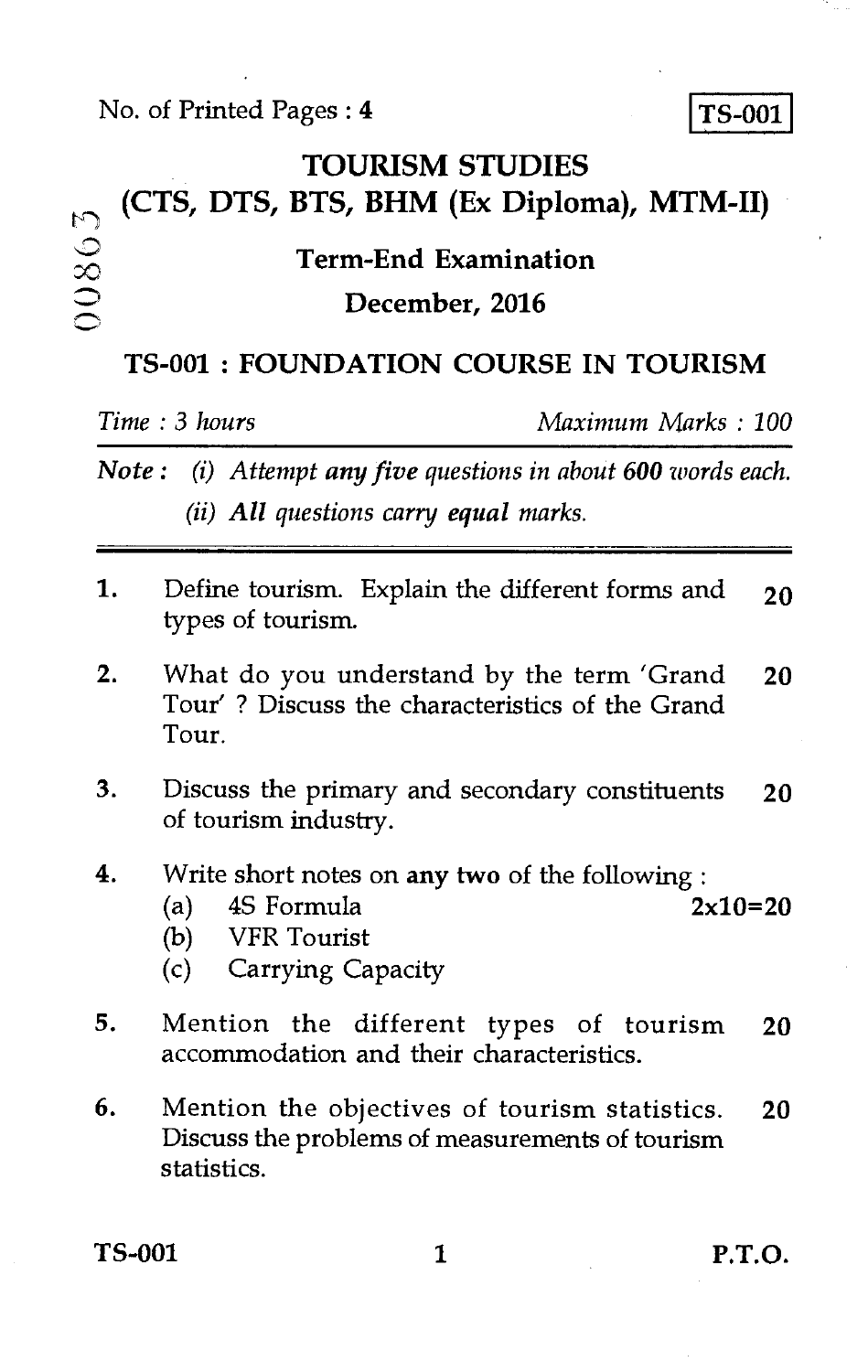- 7. Discuss the role and functions of Street Guide. **20 8.** Discuss the characteristics of the Service Product. 20 9. What is meant by media ? Discuss the various kinds of media. 20
- **10.** Explain the major threats and obstacles in tourism development. 20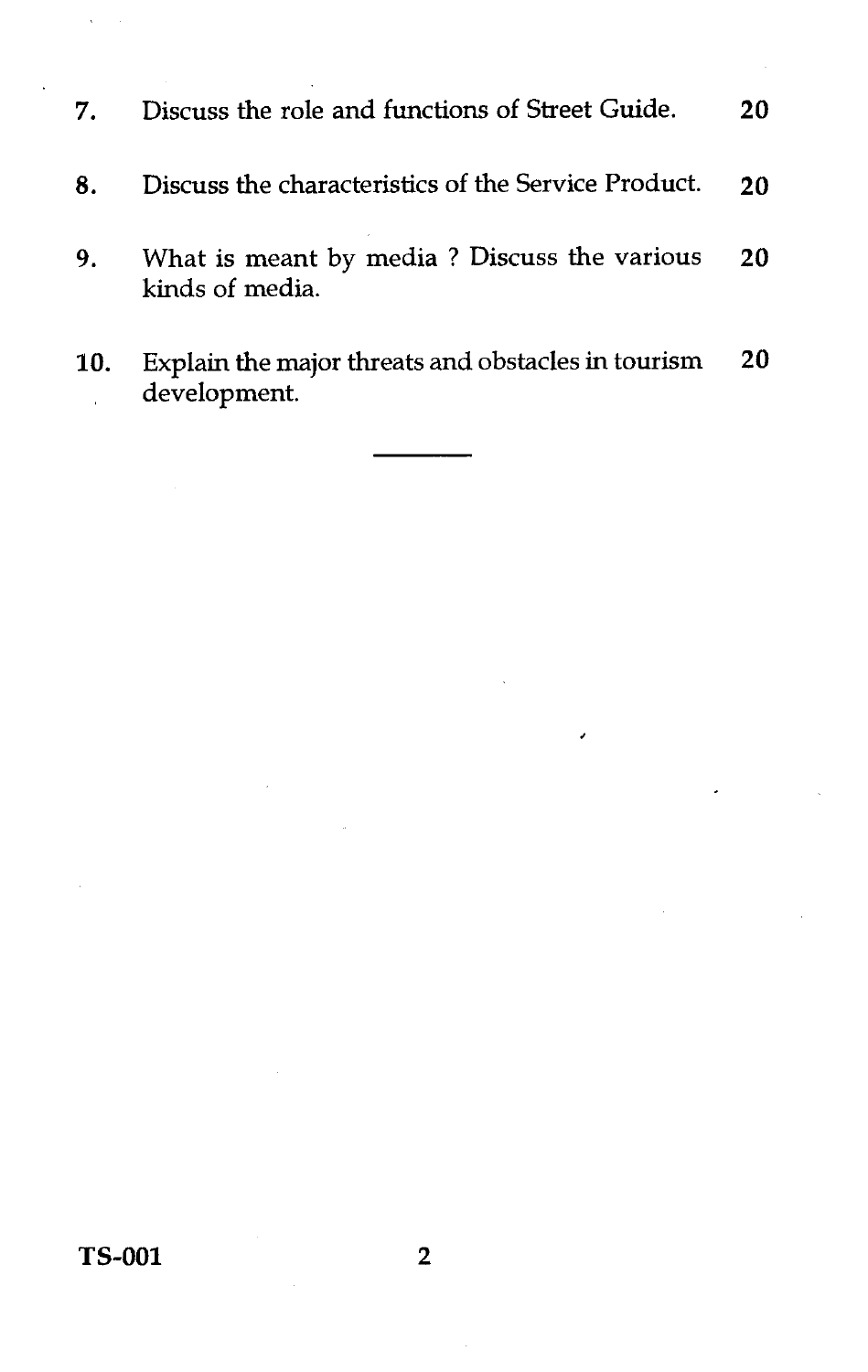टी.एस.-001

# पर्यटन अध्ययन (सी.टी.एस., डी.टी.एस., बी.टी.एस., बी.एच.एम. (एक्स डिप्लोमा), एम.टी.एम.-II) सत्रांत परीक्षा

### दिसम्बर, 2016

### टी.एस.-001 : पर्यटन में आधार पाठ्यक्रम

समय : 3 घंटे

अधिकतम अंक : 100

नोट : **किन्हीं पाँच** प्रश्नों के उत्तर दीजिए। प्रत्येक उत्तर लगभग  $(i)$ 600 शब्दों में होना चाहिए।

> सभी प्रश्नों के अंक समान हैं।  $(ii)$

- पर्यटन क्या है ? पर्यटन के विभिन्न मंचों और प्रकारों का वर्णन 20  $\mathbf 1$ कोजिए।
- 'ग्रॉॅंड टूअर' से आप क्या समझते हैं ? ग्रॉंड टूअर के अभिलक्षणों  $2.$ 20 की चर्चा कोजिए।
- पर्यटन उद्योग के प्राथमिक और उप-घटकों पर प्रकाश डालिए। 3. 20
- निम्नलिखित में से **किन्हीं दो** पर संक्षिप्त टिप्पणी लिखिए:  $\boldsymbol{4}$ .  $2x10=20$ 
	- 4S फार्मूला (सूत्र)  $(a)$
	- VFR पर्यटक  $(b)$
	- धारण क्षमता (Carrying Capacity)  $(c)$

#### **TS-001**

P.T.O.